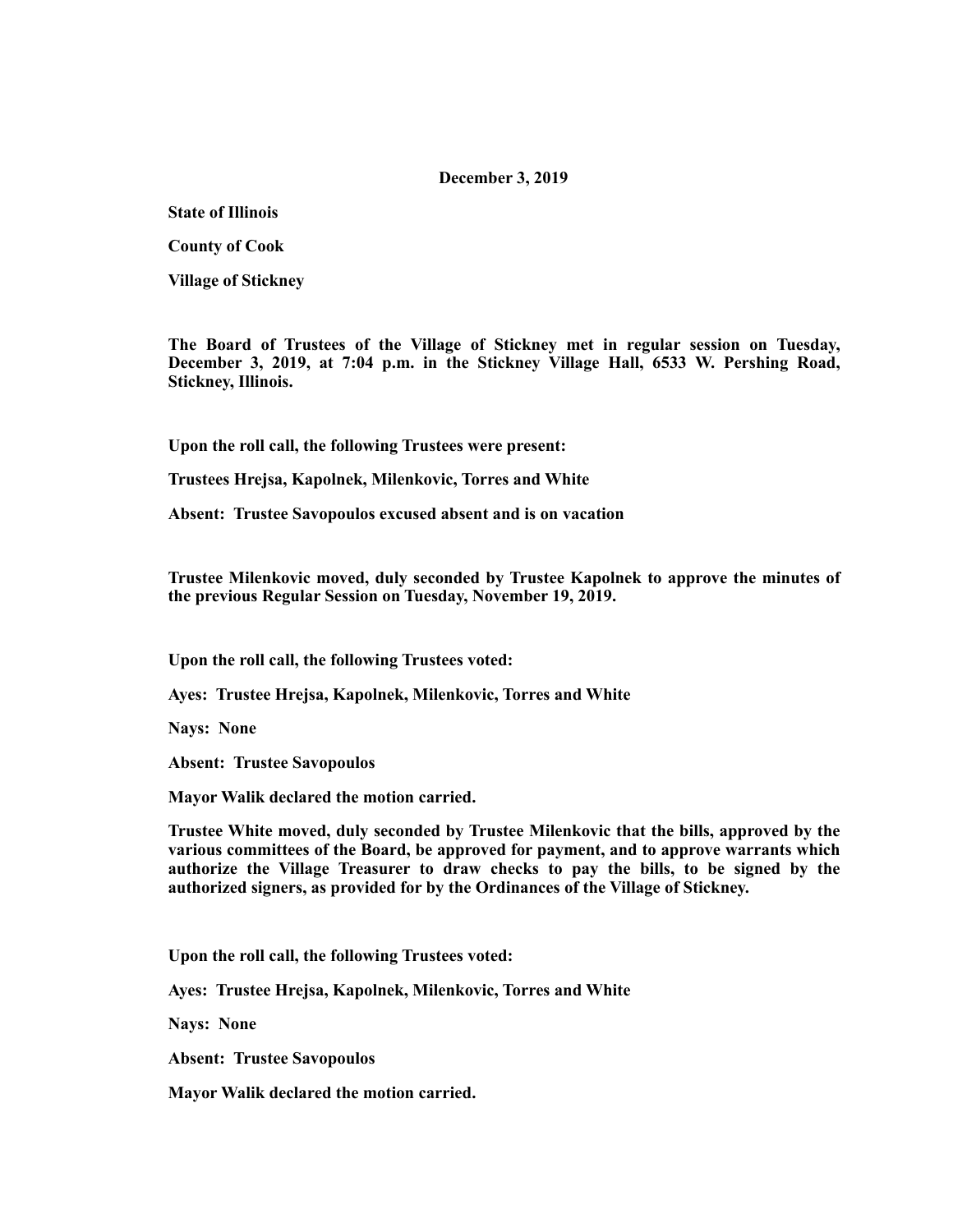**Trustee White moved, duly seconded by Trustee Kapolnek to Approve Resolution 25-2019, "A Resolution Authorizing and Approving Payment to Lindahl Brothers, Inc. for Certain Labor and Materials Relate to the 2019 MFT Street Resurfacing Project for the Village of Stickney"** 

**Upon the roll call, the following Trustees voted:** 

**Ayes: Trustee Hrejsa, Kapolnek, Milenkovic, Torres and White** 

**Nays: None** 

**Absent: Trustee Savopoulos** 

**Mayor Walik declared the motion carried.** 

**Prior to the vote, Trustee White explained that the dollar amount is \$124,488.13 for the resurfacing of 40th Street. There is a holdback of \$6552.01. This will be held in reserve for one year in case there are any problems.** 

#### **Page 2**

# **CLERK'S REPORT: Pertinent information was provided pertaining to the Census.**

## **TRUSTEE REPORTS:**

**Trustee Hrejsa reminded people of the Senior Christmas party at the Clinic on December 7, at 11:00 to 1:00. The Children's Christmas Party is on the same day at 2:00 to 4:00. The Trustee explained that she has been volunteering today at the Shriners Hospital helping her husband entertaining 400 children.** 

**Trustee Torres informed us that she and Trustee Milenkovic are working on trying to get a dedicated zip code for Stickney. Right now, we share our zip code with Berwyn. The Trustee then presented a birthday cake to the clerk in honor of her birthday.** 

**Trustee Milenkovic we learned that the collection for the Troops is wrapping up. He appreciated all the donations. We were reminded that it was the Mayor who started this program 11 years ago when he was a Trustee. The American Legion Auxiliary donated \$757 in products to the cause.** 

**MAYOR'S REPORT: Reminded people to sign up for the Christmas parties. He mentioned Trustee Torres and her husband Frank for their involvement in the collection and distribution of the collection for the Troops. Everyone pitches in. He thanked the American Legion. He then thanked the police department and public works for working together for our leaf program. There may be one more week on the schedule. There were a lot of cars removed and relocated in order to clean the streets. He had a meeting with**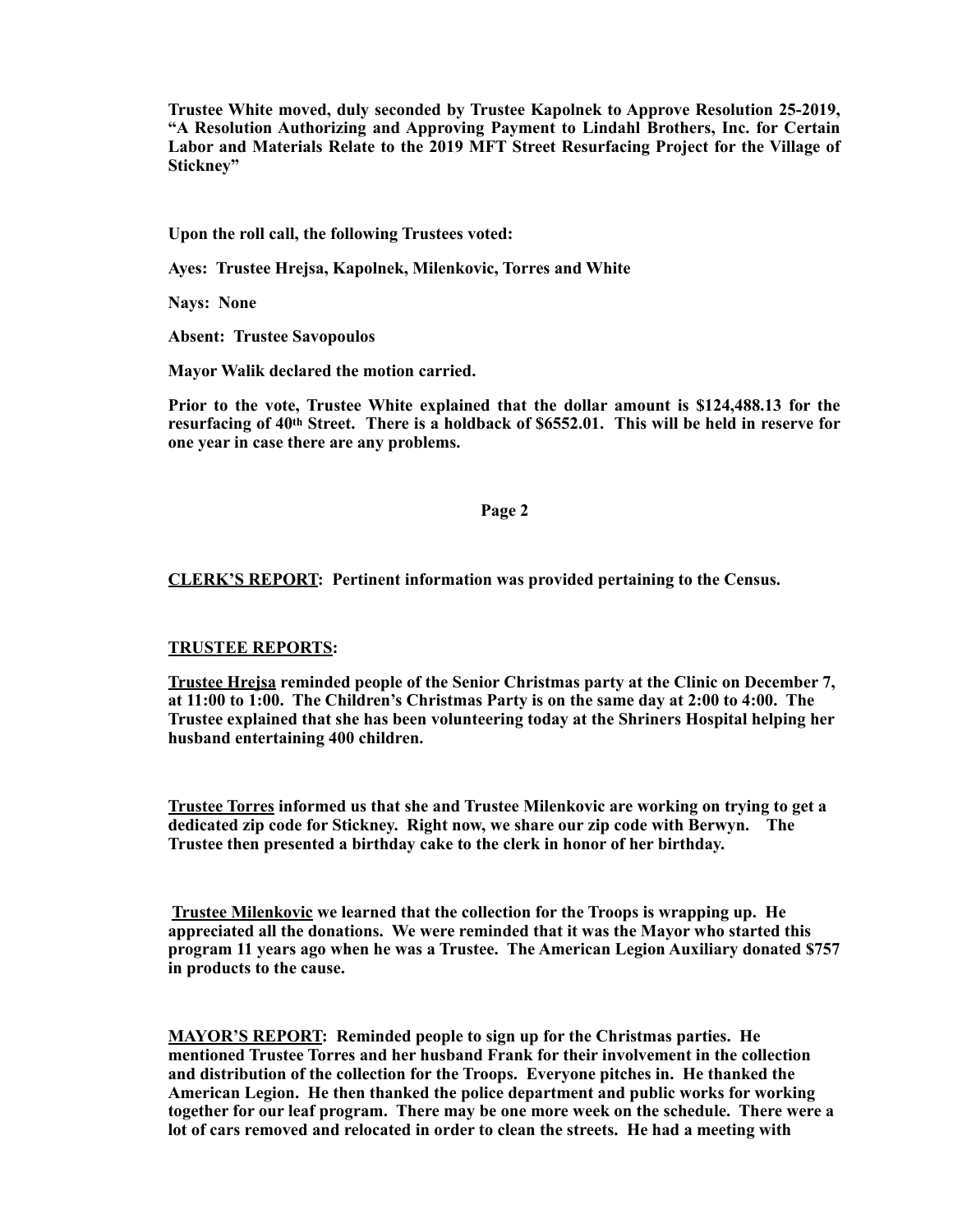**Hawthorne Race Course concerning the Casino project. They are applying with us for their permits, building permits and the Water Reclamation District permits. We had builders there, engineers, and a Gaming Specialists from Vegas has been hired. It is exciting. We will provide additional information as we learn about it.** 

**Ed Bartunek provided important information concerning the planting of 40 new trees. Morton Arboretum came out to inspect them. There is some remediation that we are required to do to be compliant. Only one tree is damaged beyond repair.** 

## **DEPARTMENT REPORTS:**

**Public Works Director: We are continuing with the leaf program unless there is snow. They are working at clearing leaves away from the sewers. They will start around the schools.** 

**The Mayor read a letter of resignation from Arthur (Butch) Gross from the Zoning Board.** 

**Police Chief Babich the police department completed a Stranger Danger program at Edison School on the request of Dr. Bernard. There was an incident that took place in Lyons where there was a suspicious vehicle. Lyons never notified us. The goal was to be proactive. Very often the kids do not know what to do. We played out scenarios** 

**where we tried to lure them with candy or trick them that we had lost a dog, and could you help me. They did very well. It is sad that we must teach the kids to be aware. We told them not to go home with anybody. They should have a pass word.** 

## **Page 3**

**The Chief worked with Arturo Terrazas and Officer Maria Guzman. We have a strong police presence at the schools.** 

**Fire Chief Jeff Boyajian: Reminded people to place a space heater at least 3 feet away from fabric. A warning was given about candles. Don't walk away from a burning candle. At the firehouse we promoted four Lieutenants and two Captains. He thanked the Board for allowing him to do that. He really needs the help and to bring everything back up to snuff and continue to move forward. Village Attorney Mike Del Galdo explained that protocol and procedure requires that the appointments are not effective until the Board votes. You must issue correspondence, then the Mayor will consent to the appointments and then send it to the Board and at the next meeting they will vote. And, they should be here to be sworn in.**